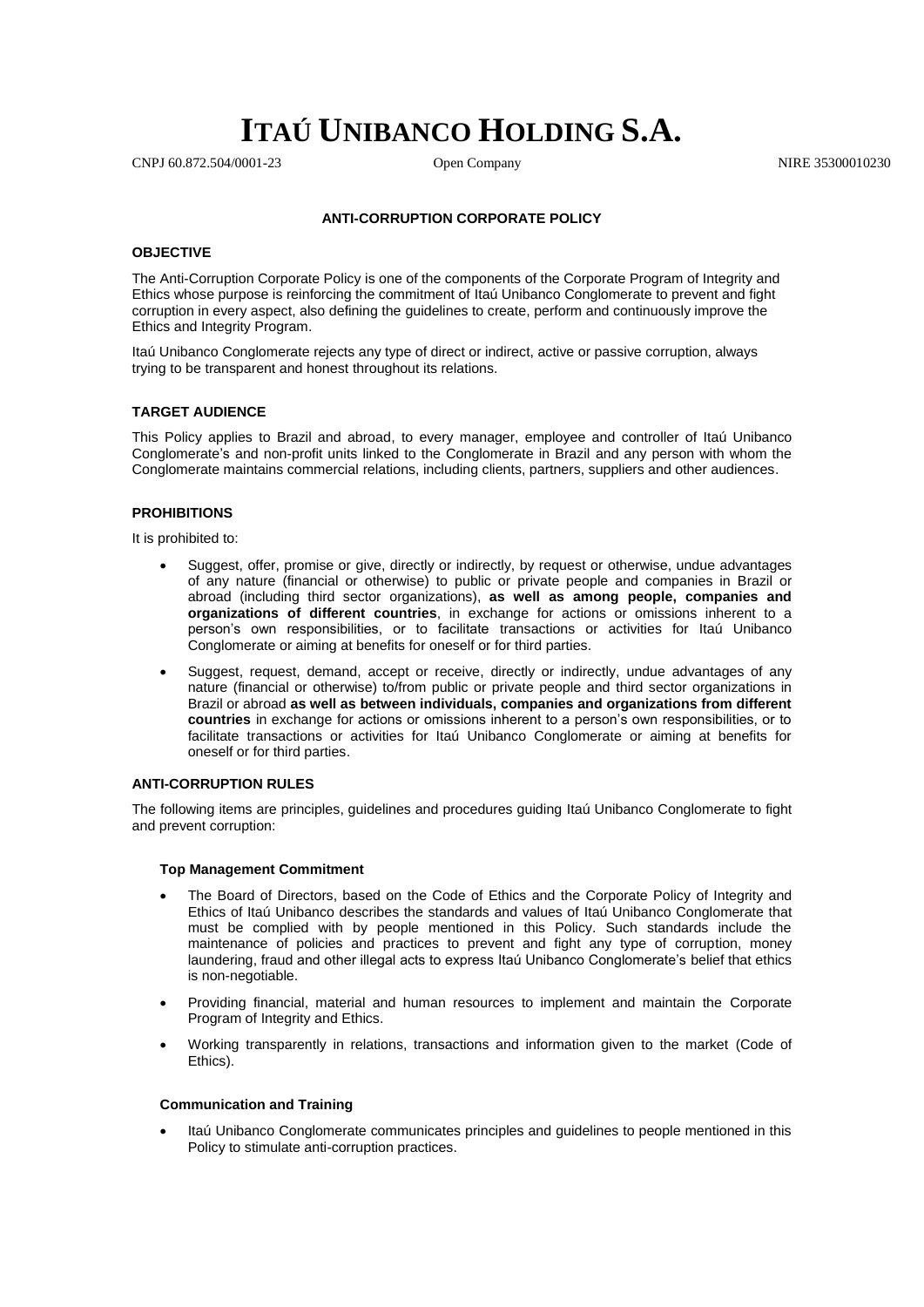- Trainings to educate and raise awareness of the Conglomerate's employees and managers, including Top Management members.
- Employees and managers are obliged to be aware of Integrity policies and sign the Term of Awareness and Compliance with Corporate Integrity Policies.

## **Anti-Corruption Proportional Procedures**

 Itaú Unibanco Conglomerate adopts procedures matching corruption risks related to the nature, size and complexity of activities performed.

# **Client Relation**

- Procedures to know clients (KYC), as per the Corporate Policy of Prevention and Fight Against Illegal Acts.
- Diligence to identify public agents/politically exposed people
- Monitoring transactions with Politically Exposed People
- Including, when applicable, anti-corruption clauses in client agreements.

# **Third-party relation**

- Procedures to know suppliers and service providers (KYS) and commercial partners (KYP), as per the Corporate Policy of Prevention and Fight Against Illegal Acts.
- Procedure to register, homologate, hire and monitor suppliers, service providers and practices specific of units abroad.
- Specific rules to hire or invite speakers by Itaú Unibanco in the Internal Policy.
- The Code of Ethics of Itaú Unibanco, as well as the Supplier Relationship Code, are available in the website for suppliers and service providers (www.itau.com.br/fornecedores)
- Reputation analysis of sponsored people and donors and practices specific to units in Brazil and abroad).
- Including, when applicable, anti-corruption clauses in third-party agreements.
- Rules and criteria to accept and offer courtesies, invitations and hospitality (Code of Ethics of Itaú Unibanco and Corporate Policy of Integrity and Ethics.

# **Employee hiring**

 Compliance with criteria to select and hire employees and assessment of possible conflicts of interests (employees from private or public sector or those who are related to the government agent), respecting the definitions of the Employee Hiring Policy as per the internal policy and specific practices of international units.

## **Interacting with public agents and companies that are part of direct and indirect management**

- Rules for the relationship with and hiring of government agents and companies belonging to direct and indirect public administration, including government relationship activities, record of interactions, bidding procedures and execution of administrative agreements defined in specific internal policy (Relationship Policy with [Public Officials and Contraction with Bodies and Public](https://www.itau.com.br/_arquivosestaticos/RI/pdf/en/HF49_-_DOC_RI_2017_Ingles.pdf?title=Relationship%20Policy%20with%20Public%20Officials%20and%20Contraction%20with%20Bodies%20and%20Public%20Companies)  [Companies](https://www.itau.com.br/_arquivosestaticos/RI/pdf/en/HF49_-_DOC_RI_2017_Ingles.pdf?title=Relationship%20Policy%20with%20Public%20Officials%20and%20Contraction%20with%20Bodies%20and%20Public%20Companies) and specific practices of units abroad.
- Governance of Regulatory and Supervisory Bodies relations.
- Criteria to negotiate documents from government bodies, judiciary, other authorities and thirdparties and specific practices of units abroad).
- Rules and criteria to accept and offer courtesy, invitations and hospitality (Code of Ethics of Itaú Unibanco and Corporate Policy of Integrity and Ethics).

# **Due Diligence**

 Itaú Unibanco Conglomerate adopts due diligence procedures matching business risks in activities and jurisdictions in which it operates.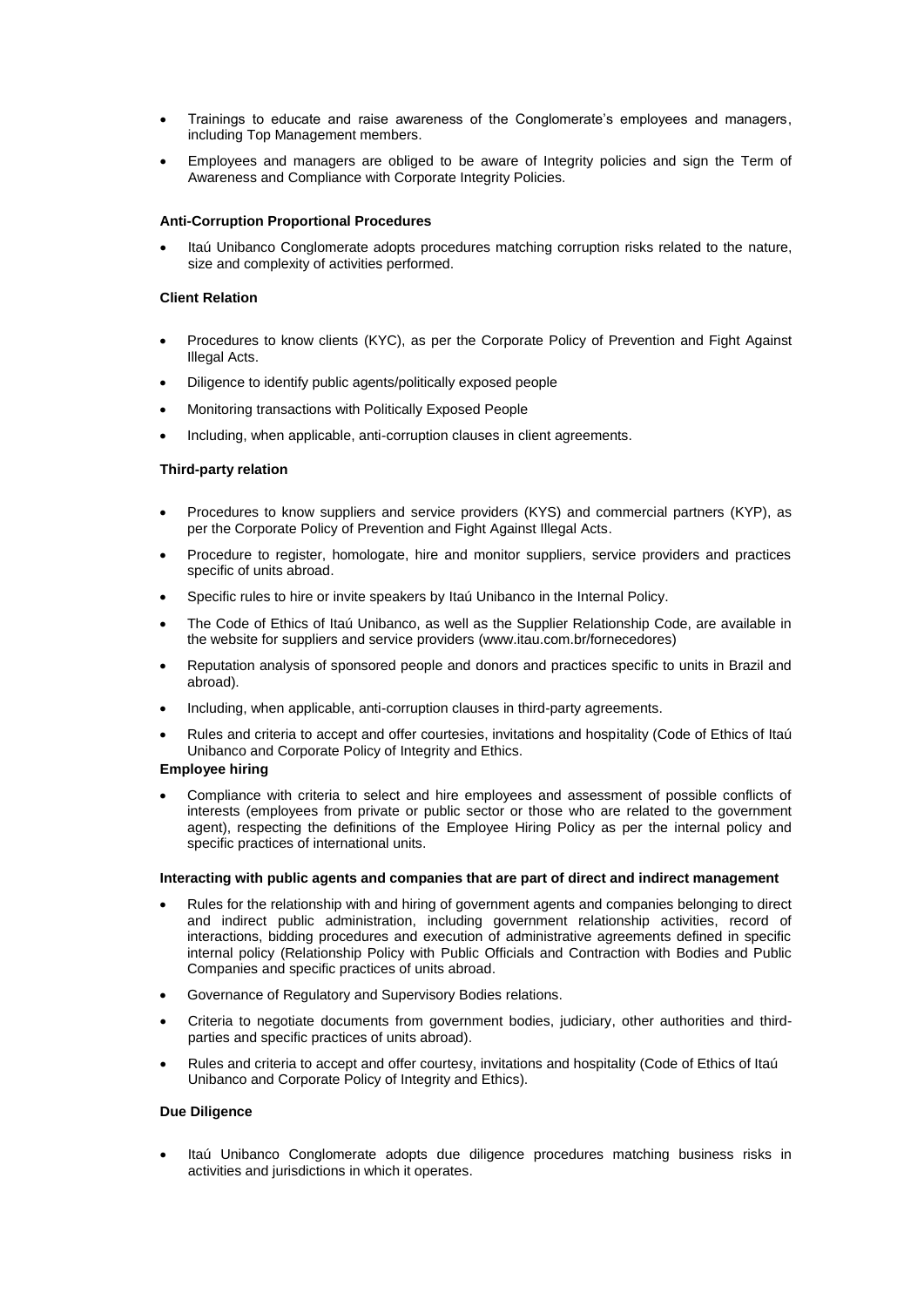- Includes, when applicable, strategic partnerships and merger and acquisition clauses in agreement minutes protecting Itaú Unibanco against law violations, including Brazilian Law 12846/13.
- Performs, when applicable, during Merger and Acquisition processes, due diligence to identify possible corruption evidences.

## **Financial Management Transparency and Accountability**

- The preparation of Itaú Unibanco Conglomerate's financial statements complies with laws, rules and regulations in force in countries where it operates and rigorously and clearly reflects transactions performed by Itaú Unibanco Conglomerate, in order to ensure equality and transparency to stakeholders.
- The Internal Audit assesses the effectiveness of accounting management controls, financial reports and the governance structure that ensures the Conglomerate's compliance with legal and regulatory rules. It also verifies the accuracy, reliability and timeliness of accounting, managing and operating information.
- The Independent Audit performs mandatory and recurrent audits of Itaú Unibanco Conglomerate's financial statements.
- Itaú Unibanco complies with the rules included in the Sarbanes-Oxley Act.

#### **Risk Assessment and Monitoring**

- Itaú Unibanco Conglomerate assesses risks related to this Policy through risk management and internal controls and compliance structure as per Risks and Control Management Policy and Integrated Management Policy of Operating Risks, Internal Controls and Compliance.
- Regular monitoring and assessments must be performed to verify the effectiveness of controls.
- There is a risk management-focused governance to assess and approve products, complying with applicable rules and regulations and the best market practices.
- The risk assessment must consider aspects related to public sector and business partners interactions, in addition to the nature of transaction.
- The Internal Audit assesses the Corporate Program of Integrity and Ethics periodically.

## **RESPONSIBILITIES**

#### **Audit Committee and Board of Directors**

Approving guidelines of this Policy and monitoring the Corporate Program of Integrity and Ethics.

## **Superior Commission of Ethics and Sustainability**

- Assessing and resolving on corporate issues involving business and workplace ethics.
- Establishing guidelines and approval authorities for the Corporate Program of Integrity and **Ethics**

#### **Committee of Ethics and Sustainability**

- Discussing legal anti-corruption elements.
- Appointing and approving improvements in processes arising from regulation, identified risks, accusations and others.
- Monitoring the compliance with anti-corruption policies and procedures.

#### **Sector Committees of Integrity and Ethics**

- Assessing and resolving on the Conglomerate's specific issues involving conflicts related to business and workplace ethics.
- Assessing the compliance with ethics and integrity institutional policies within transactions.
- Submitting proposals to other Committees.

#### **Internal Controls and Compliance Office**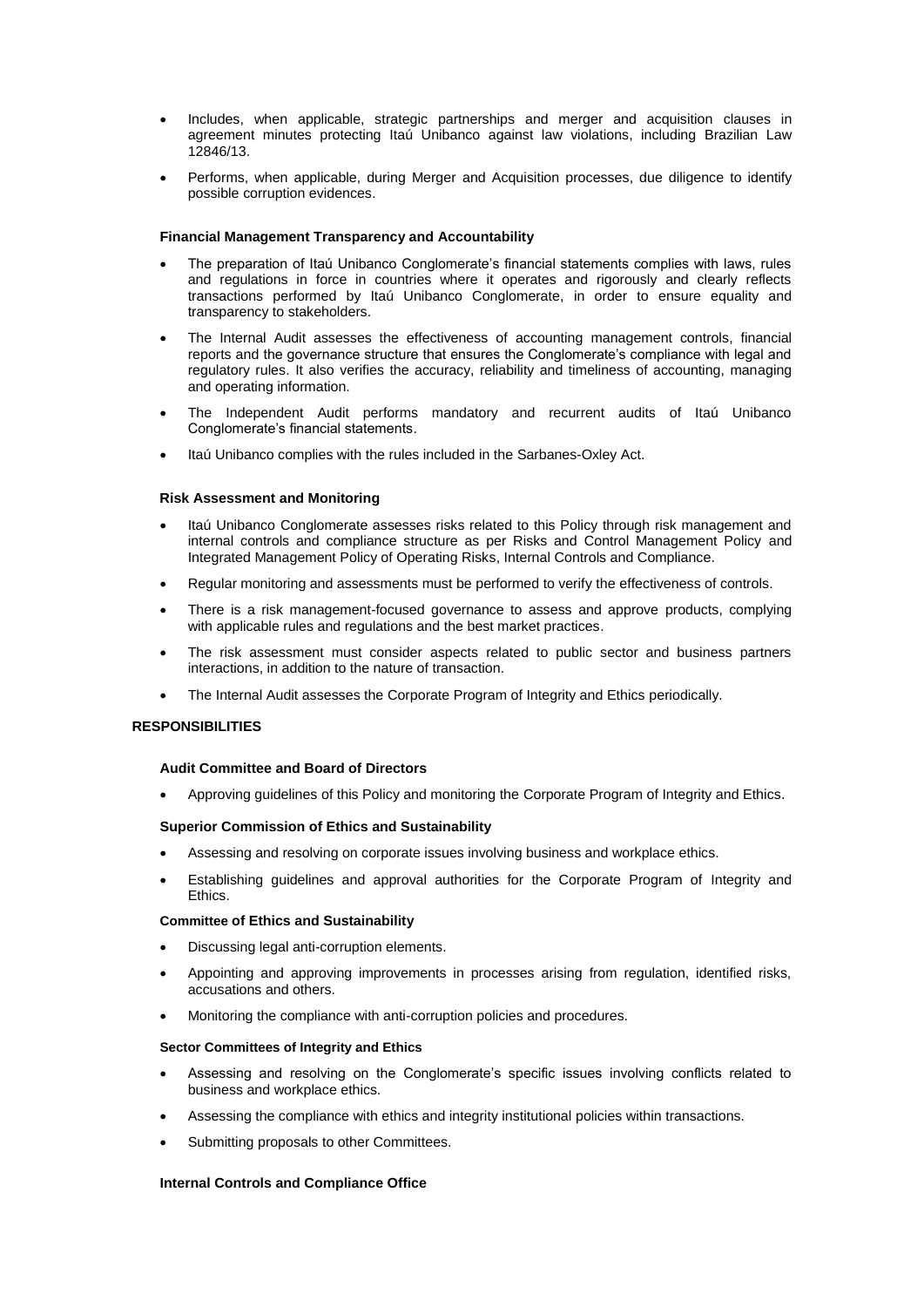- Certifying the efficiency and efficacy of the control environment through monitoring programs and key control tests, reporting the residual risk independently, as defined in the Integrated Management Policy of Operating Risks, Internal Controls and Compliance.
- This Office is prohibited from managing any business that may compromise its independence or generate conflicts of interests, as defined in the Policy on Integrated Management of Operational Risk, Internal Controls and Compliance.

## **Regulator Relationship and Compliance Superintendence**

- Coordinating the implementation, monitoring and development of the Corporate Program of Ethics and Integrity, being independent in the exercise of its duties and reporting directly to any manager or employee and having access to any information necessary to its responsibilities.
- Updating this Policy based on the regulation in force and establishing corporate guidelines.
- Setting forth parameters, coordinating the preparation and implementation of anticorruption training and making it available to Managers and Employees in Brazil, as well as awareness-raising campaigns in Brazil and International Units.
- Answering anti-corruption questionnaires, market surveys and internal and external reports.
- Coordinating Itaú Unibanco's representatives taking part on entities representing their sectors to attend meetings, committees, commissions, sub commissions and work groups, or to occupy positions and roles at these entities, enabling the assessment and recommendation of proposals.
- Assessing possible adherence to voluntary commitments related to anti-corruption.
- Clarifying doubts related to this Policy and its application through the e-mail.
- Operating according to Operating Risk, Internal Controls and Compliance's guidelines and responsibilities described in the specific Policy.
- Reporting the Program to the Audit Committee, Board of Directors and Superior Commission of Ethics and Sustainability and coordinating the Committees of Integrity and Ethics and sector Committees of Integrity and Ethics.

## **Compliance and International Unit Risks Superintendence**

- Adapting and applying anti-corruption trainings and campaigns according to the Parent Company and making them available to Managers and Employees of International Units.
- Coordinating the implementation, monitoring and development of the Corporate Program of Ethics and Integrity in International Units, aligned with Superintendence of Relations with Regulators and Compliance.
- Answering questionnaires, market surveys and internal and external reports related to anti-corruption regarding International Units upon with Superintendence of Relations with Regulators and Compliance request.

## **Corporate Security Office**

- Maintaining a channel to receive suspicions and accusations related to possible violations to this Policy.
- Investigating the accusation and verifying the suspicious or confirmed situations and adopting the necessary actions.
- Recording the procedures and actions taken to address the event.
- Helping to prepare and carry out anti-corruption training and awareness-raising campaigns.

## **Legal Office**

 Interpreting amendments to the regulation to support the update of this Policy, the Ethics and Integrity Program and guidelines about the subject.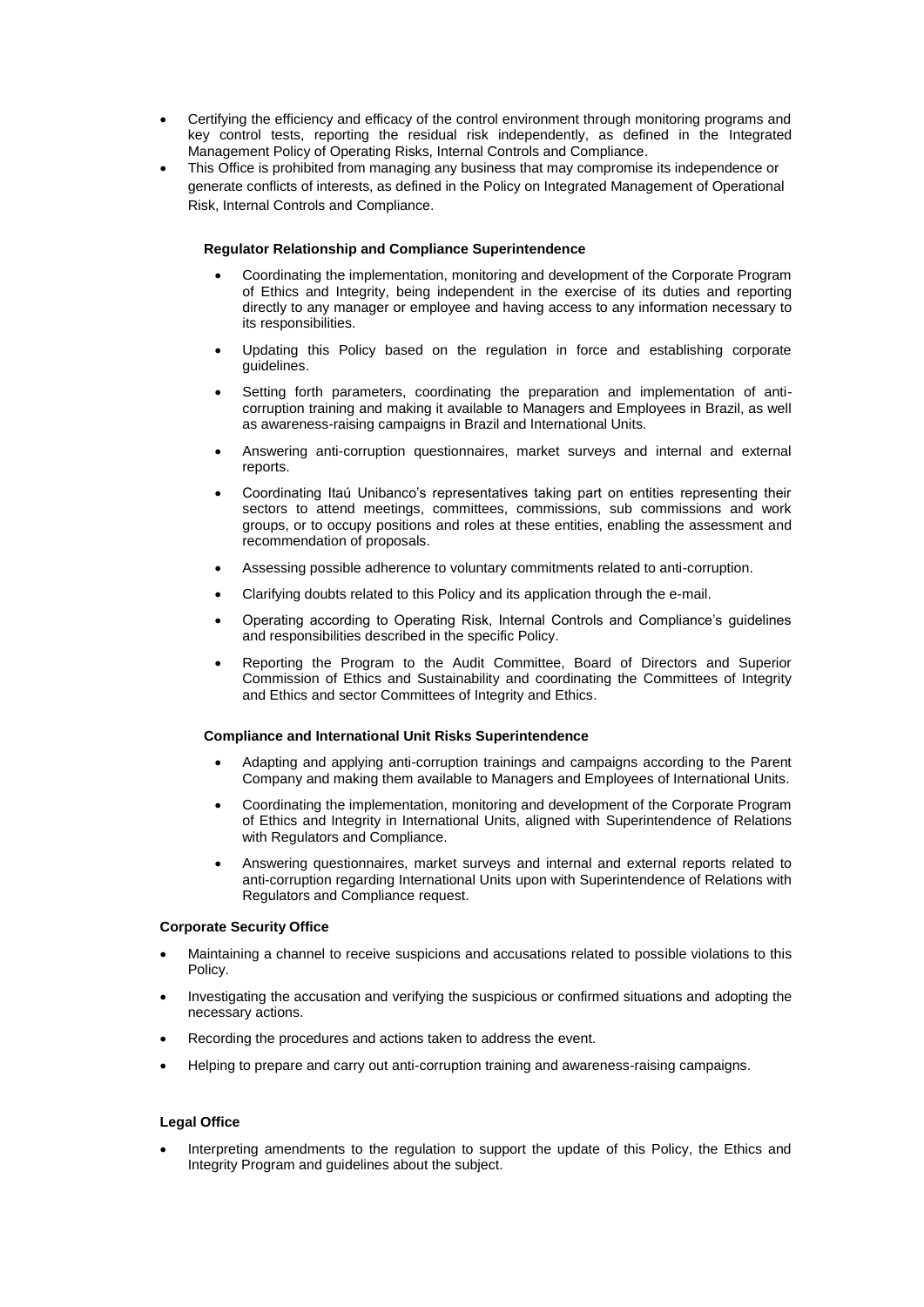- Clarifying specific doubts related to the regulation involving anti-corruption issues, when requested.
- Preparing, establishing and reviewing anti-corruption clauses to be included in agreements.
- Helping to prepare and review anti-corruption trainings and awareness-raising campaigns.
- Helping to prepare answers to questionnaires, received market surveys and internal and external reports related to the anti-corruption subject, when requested.
- Helping to review proposals related to this Policy discussed at the representation entities.

## **Conglomerate's Internal Areas**

- Complying with this Policy's guidelines.
- Helping to raise people's awareness about this Policy's guidelines, including clients, partners, suppliers and other audiences.
- Defining and implementing policies, procedures and controls matching the complexity and risks associated to transactions.

#### **Managers and Employees**

- Knowing and following this Policy's guidelines.
- Knowing and following the local regulations applicable to the country where it operates.
- Performing anti-corruption trainings designed by Itaú Unibanco.
- Annually signing the Term of Awareness and Compliance with Corporate Integrity Policies proving that you know and agree with this Policy.

#### **WHISTLEBLOWING AND DOUBTS CHANNEL**

- Any doubts Itaú Unibanco's managers and employees may have regarding this Policy and its application must be addressed to the electronic address.
- Suspicions or evidences of corruption must be directly reported to the Fraud Inspection and Prevention Superintendence (Corporate Security Office) in Brazil. International units have local channels for reporting and also the option of direct report to Brazil through channels of Inspection and Audit Committee. All channels are provided to employees through local Codes of Ethics.
- Itaú Unibanco's managers, employees, clients, service providers and general public may use any of the following channels to report to the Inspection:
- Customer Service: 0800-723-0010 e 0300 100 0341;
- Site : https://www.itau.com.br/atendimento-itau/para-voce/denuncia/;
- Internal E-mail: "caixa INSPETORIA";
- External E-mail[: inspetoria@itau-unibanco.com.br;](mailto:inspetoria@itau-unibanco.com.br)
- External E-mail for suppliers: fornecedor\_relatos@itau-unibanco.com.br
- Pouch Mail: recipient: Gerência de Inspetoria/São Paulo;
- Mail Address:
- A/C Inspetoria

-Av. Dr. Hugo Beolchi, 900 - piso 1 - Torre Eudoro Villela - São Paulo - SP - CEP: 04310-030

In order to optimize the steps taken by Itaú Unibanco Conglomerate, the communication of corruption actions, practices or attempts, whenever possible, must be accompanied by the largest amount of information. Among those, we highlight the following:

- Accurate description of the fact;
- Where and when it happened or is happening;
- Who are the persons and organizations involved;
- Evidence that helps assess the case and take the proper actions.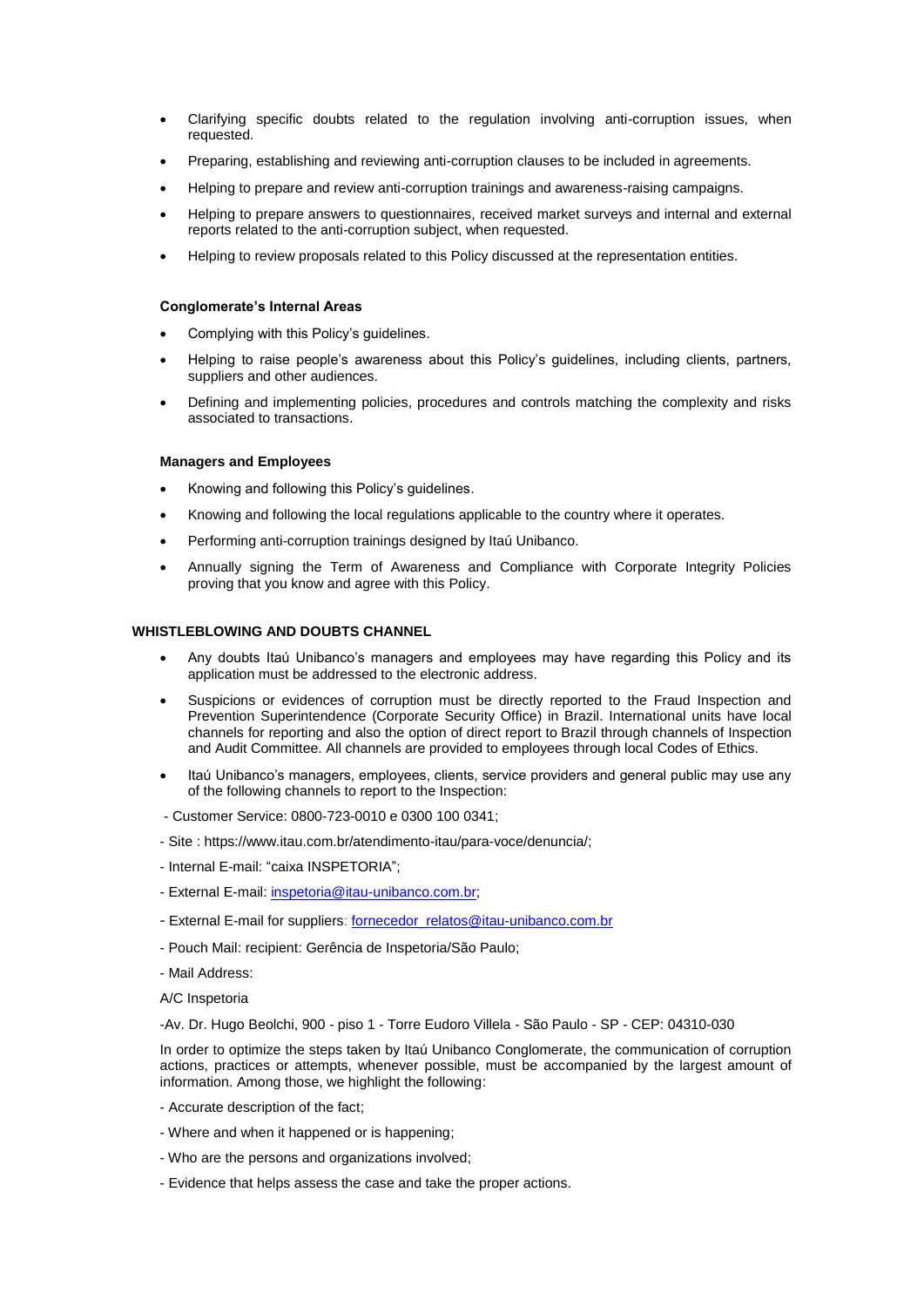Possible irregularities in processes and procedures identified during the report are rectified in a timely manner.

## **WHISTLEBLOWERS PROTECTION**

- Managers and employees may not Retaliate against those who, in good faith: (i) report or express a complaint, suspicion, doubt or concern regarding potential violations of the guidelines in this Policy; and (ii) provide information or help check such potential violations.
- Managers and employees must preserve the confidentiality of information related to investigations on potential violations of the guidelines in this Policy.
- Anonymous reports will be accepted by the Whistleblowing Channels and anonymity will be preserved;
- Disciplinary sanctions will be applied to managers or employees who attempt to or retaliate against someone who, in good faith, communicates potential violations of the guidelines in this Policy.
- Disciplinary sanctions will be applied to managers or employees who are proven to use bad faith when communicating potential violations of the guidelines in this Policy or communicate facts which are knowingly false.

# **PENALTIES**

The failure to comply with any of the guidelines or principles established in this Policy is subject to disciplinary sanctions and administrative or criminal actions, without prejudice to other applicable penalties or actions in accordance with the legislation in effect.

# **RELATED DOCUMENTS**

This Policy must be read and interpreted together with the following documents:

## **Internal Rules Related**

- Itau Unibanco's Code of Ethics.
- Supplier Relationship Code.
- Corporate Integrity and Ethics Policy.
- Integrated Management Policy of Operational Risks, Internal Controls and Compliance.
- Corporate Policy of Prevention and Fight Against Illegal Acts.
- Risk Control and Management.
- Internal Audit.
- Corporate Policy on Product Assessment.
- Relationship with Regulatory Bodies, Self-Regulators, Supervisors and Inspectors.

- Brazil: Itaú Conglomerate's relationship with government bodies, judiciary, other authorities and third-parties.

- Brazil: Sponsorship Policy.
- Brazil: Donations Policy.
- Policy on Itaú Unibanco Conglomerate's Events.
- General Purchasing Policy
- Supplier Management
- Policy on Wholesale Bank Purchases and Contracting.
- Employee Hiring Policy
- Brazil: Accounting Policies and Practices.
- Compliance with Sarbanes-Oxley Act Section 404.
- Brazil: Contracting of services to be provided by the Conglomerate's independent auditor.
- Brazil: Mergers and Acquisitions Policy (IBBA Sector).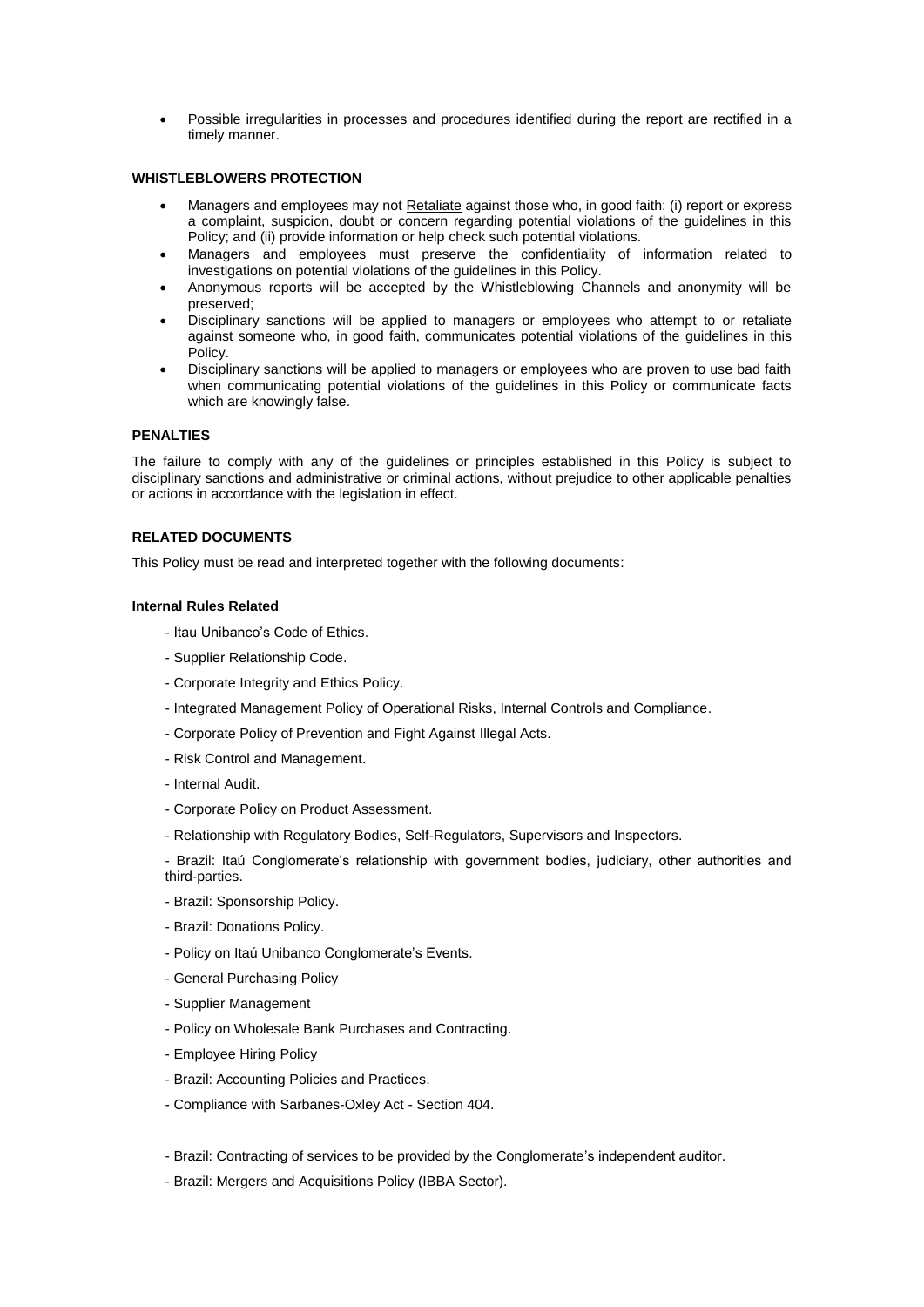- Brazil: Customer Registration Policy (IBBA Sector).
- Brazil: Purchase Policy (IBBA Sector).
- Argentina: Política de Prevención Y Combate de Actos Ilicitos.
- Chile BIC: Manual de Políticas y Procedimientos de Prevención del Delito de Coecho.
- Colômbia (IBBA): Code of Conduct and Resolution of Conflict of Interest.
- Japan Tokyo Branch: Rule for Handling Scandal Incident.
- London Branch: Anti-Bribery Policy.
- Miami: IIS: Written Supervisory Procedures.
- Miami: BII: Code of Ethics and Conduct.

- New York Branch: Bank Bribery Act, Foreign Corrupt Practices Act, - Federal Election Campaign Act, - Code of Ethics, e - Whistleblowing Guidelines.

- New York: IUAM: Code of Ethics.

- New York: IUSI: Compliance and Written Supervisory Procedures Manual.- Paraguay: Política de Gestión de Ética Corporativa.

- Portugal: Anti-Bribery Policy.
- Switzerland: Code of Ethics and Compliance Policy.

#### **External Rules Related**

- United States Foreign Corrupt Practices Act (FCPA).
- UK Bribery Act 2010.
- United Nations Global Compact.
- United Nations Convention Against Corruption.

- Organization for Economic Cooperation and Development Convention on Combating Bribery of Foreign Public Officials in International Business Transactions (OCDE Convention).

- Convention Against Corruption of the Organization of American States (OAS).
- Brazilian Penal Code.
- Brazilian Administrative Improbity Law no. 8429/92.
- Brazilian Law on Conflict of Interests no. 12813/13.

- Brazilian Law on Administrative and Civil Liability of Legal Entities – no. 12846/13 and respective state and municipal regulations.

- Brazilian Federal Decree– no. 8420/15.
- Brazilian Decree on corporate integrity programs assessment no. 909/15 of CGU.

- Brazilian Decree to verify administrative liabilities and to celebrate the leniency agreement included in Law no. 12846 of August 1, 2013.– no. 910/15 of CGU.

- Government Accountability Office Policies no. 01/15.
- Normative Instruction of the Comptroller General of the Union nº 01/15.

- Integrity Program – Private companies guidelines published by the Government Accountability Office (CGU) in 9/2015.

- Febraban - Integrity Program to Fight Corruption and other acts harmful to the national or foreign public administration published in 01/2016.

- International Units: Specific regulation of each country.

- Global Reporting Initiative (GRI): 205-2, 103-1 Anti-corruption, 103-2 Anti-corruption and 103-3 Anticorruption.

- Business Pact for Integrity Against Corruption Ethos Institute
- Business Contribution to Promote Green and Inclusive Economy.
- Empresa Pró-Ética 2016 (2016 Pro-Ethics Company)